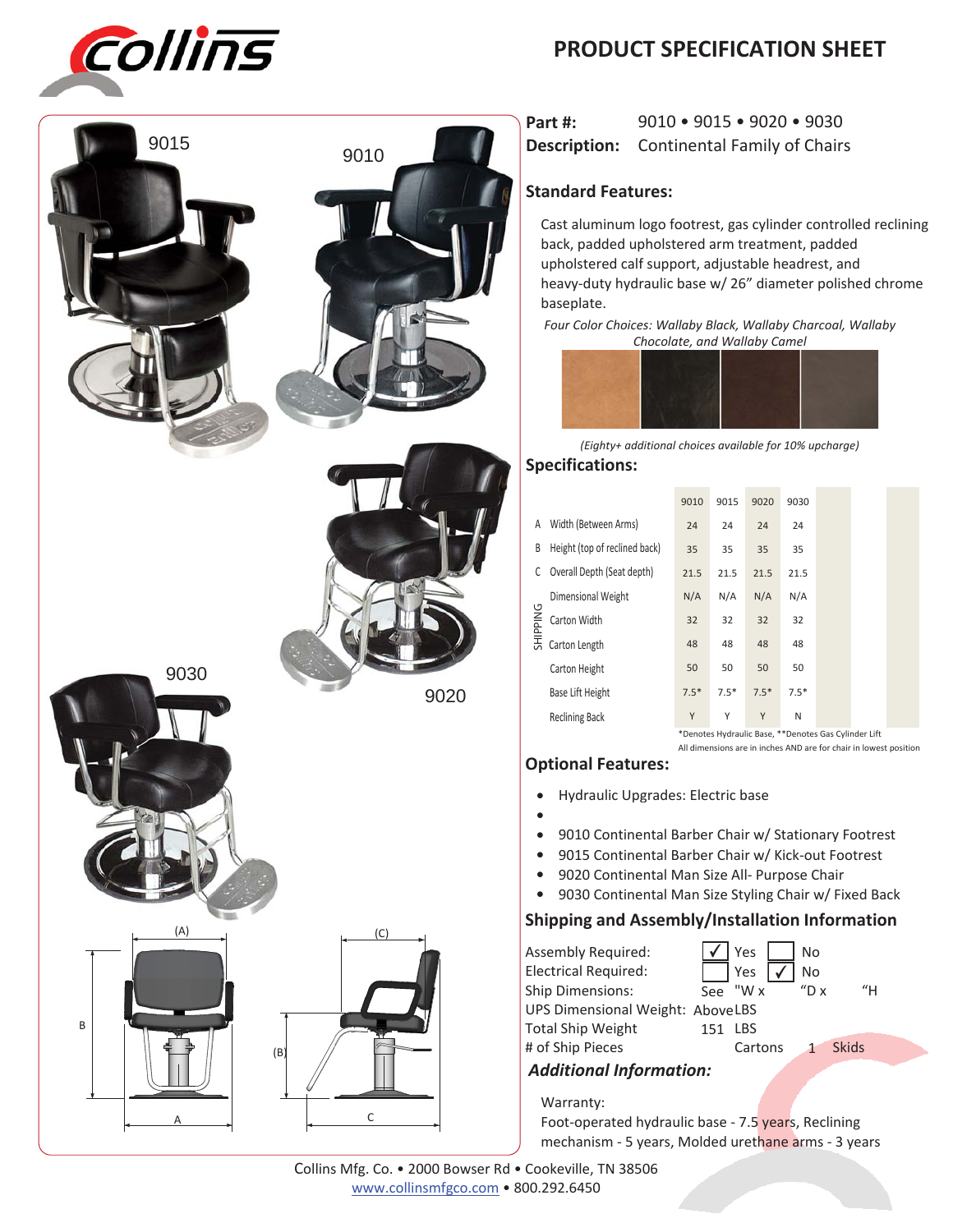# OPERATING Collins BARBER CHAIR for SHAMPOO or SHAVE

How to Lower & Raise the Chair's Reclining Back It operates like an AIRLINE seat Collins **800-292-6450**



1. Lift the finger-control with two fingers to initiate the recline. Client's weight will make the chair's back-cushion recline. For heavier customers, use spare hand to slow or control the back's recline.



2. Once reclined to desired shampoo angle, you simply release the finger-control. This will lock & hold the chair's back in position for desired service.



3. Instruct client to please UPRIGHT HIMSELF & remain upright so you can return the back-cushion to the original upright position. Then, lift the finger-control with two fingers --- back cushion will raise itself to upright position. Chair will not lift the client ... and neither should stylist try to lift the client.



- 4. Once chair's back has raised itself to the upright position, instruct the client to lean back & relax for your haircut.
- 5. Upon completion of haircut, push foot-treadle all the way down to LOWER CHAIR TO LOWEST POSITION. Then instruct client to safely exit the chair.